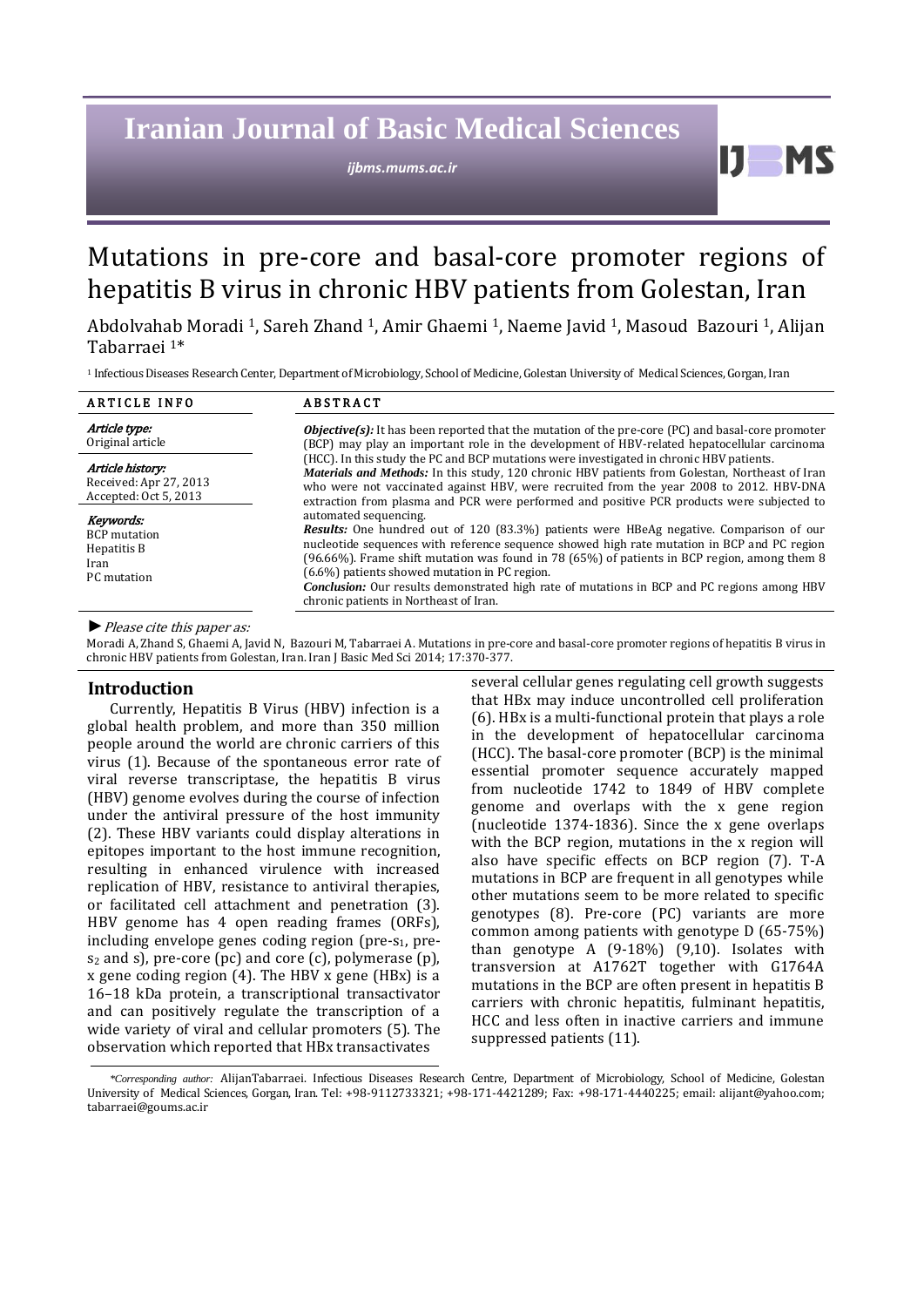The most frequently observed mutation in the PC region is a G-A change at nucleotide 1896 resulting in a stop codon and hence, leading to premature termination of the PC/Core protein construction, which is the precursor of HBeAg (12). However, this mutation is located within the epsilon (ε) structure, a highly conserved stem-loop essential for initiation of encapsidation within the viral replication cycle. In order to stabilize the ε structure, the nucleotide at position 1896 is paired with the nucleotide at position 1858, which naturally is a thymidine  $(T)$  in genotypes B, D, E, and G and a cytosine (C) in genotype A (13). In an experimental study, the 1762 and 1764 mutations reduced the transcription of pre-core mRNA by interfering with the binding of transcription factors, thus, supporting the assumption that these mutations down-regulate HBeAg synthesis (14). Moreover, it was also frequently found in both HBeAg-positive and HBeAg-negative chronic hepatitis (15). Iran is considered as a country with low endemicity of chronic HBV infection (16). Our previous study in Golestan province showed higher prevalence of HBV infection and HBV S gene mutation comparing to other parts of Iran (17, 18). In this study, the PC and BCP mutations in chronic HBV patients in Golestan province of Iran was investigated.

## **Materials and Methods**

*Sample selection*

A total of 120 patients with proven chronic HBV infection for more than two years, were chosen according to clinical and paraclinical evidence from Golestan province, Iran from the year 2008 to 2012.

None of the patients were vaccinated for HBV or had antiviral therapy; all patients had negative results for antibodies against hepatitis C, hepatitis D and Human Immunodeficiency Virus. The research project received the confirmation of the Ethics Committee and all the patients signed the testimonial letter. Blood samples were collected in the EDTA 5% anti-coagulant and plasma was separated for further examination.

## *HBV infection marker detection*

The HBV serological markers (HBeAg) were tested using commercially available enzyme-linked immune sorbent assay kits (DIALAB GmbH, Germany).

## *DNA extraction*

HBV-DNA was extracted from 200 μl of each plasma sample using QIAamp DNA Mini Kit (QIAGEN, Hamburg, Germany) following the manufacturer instruction and extracted DNA was stored at -20°C for PCR process.

**Table 1.** Oligonucleotide primers used for PCR and sequencing of BCP and Pre core region of Hepatitis B (19)

| Name    | Sequence 5' to 3'     | Base position |
|---------|-----------------------|---------------|
| $HBr-F$ | ACCTTGAGGCATACTTCAAA  | 1689-1708     |
| $HBr-R$ | CAGAATAGCTTGCCTGAGTGC | 2058-2078     |

## *Primer selection*

Suitable primers were selected to achieve optimum PCR sensitivity and the BCP and PC region amplification. Following primers listed in Table 1 yielded 390 bp amplification according to nucleotide position 1689 to 2078.

## *PCR and DNA amplification*

Amplification mixture contained: 100 ng of extracted DNA 1X PCR buffer,  $1.5 \text{ mM } MgCl_2$ ,  $0.2 \text{ mM}$ dNTP, 2.5 U Taq DNA polymerase (QIAGEN, Hamburg, Germany) and 0.4 pmol/μl of each primer in a total volume of 50 μl with distilled water. The PCR profile started with an initial 5 min denaturation at 95°C, followed by 30 cycles of amplification including denaturation for 1 min at 95°C, primer annealing for 1 min at 55°C and extension for 2 min at 72°C, with a final extension at 72°C for 5 min. The 390 bp amplification products were analyzed by gel electrophoresison 1% agarose gel stained with ethidium bromide to determine HBV-DNA positive and negative samples.

## *DNA sequencing and mutation analysis*

The positive PCR products were subjected to automated sequencing (Macrogen Inc., Korea). Then, nucleotide sequences were aligned with standard hepatitis B sequence, [Accession number: AB033559] from Gene Bank database, for mutation detection and analysis (20). All data that were collected from the study were analyzed using SPSS.16 software.

One of the samples with critical mutations in BCP and PC region was registered in NCBI under the accession number: KC928094

## **Results**

The mean age of patients was 36.8 year, 74% of them were male and 26% were female. All of the patients were HBsAg positive and 100 out of 120 (83.3%) patients were HBeAg negative. Isolates belonged to genotype D subgenotype  $D_1$ , subtype *ayw2* according to our previous study (18). Comparison of our nucleotide sequences with reference sequence showed high rates of mutations with a frequency of 97.5% and 99.2% in BCP and PC regions, respectively. In BCP region A1762T and A1762G mutations were detected in 25 (20.83%) and 5 (4.16%) of patients, respectively. The most important mutations detected in BCP were the 8 bp nucleotide deletion from 1763 to 1770 which were observed in 7 (5.83%) patients. In the case of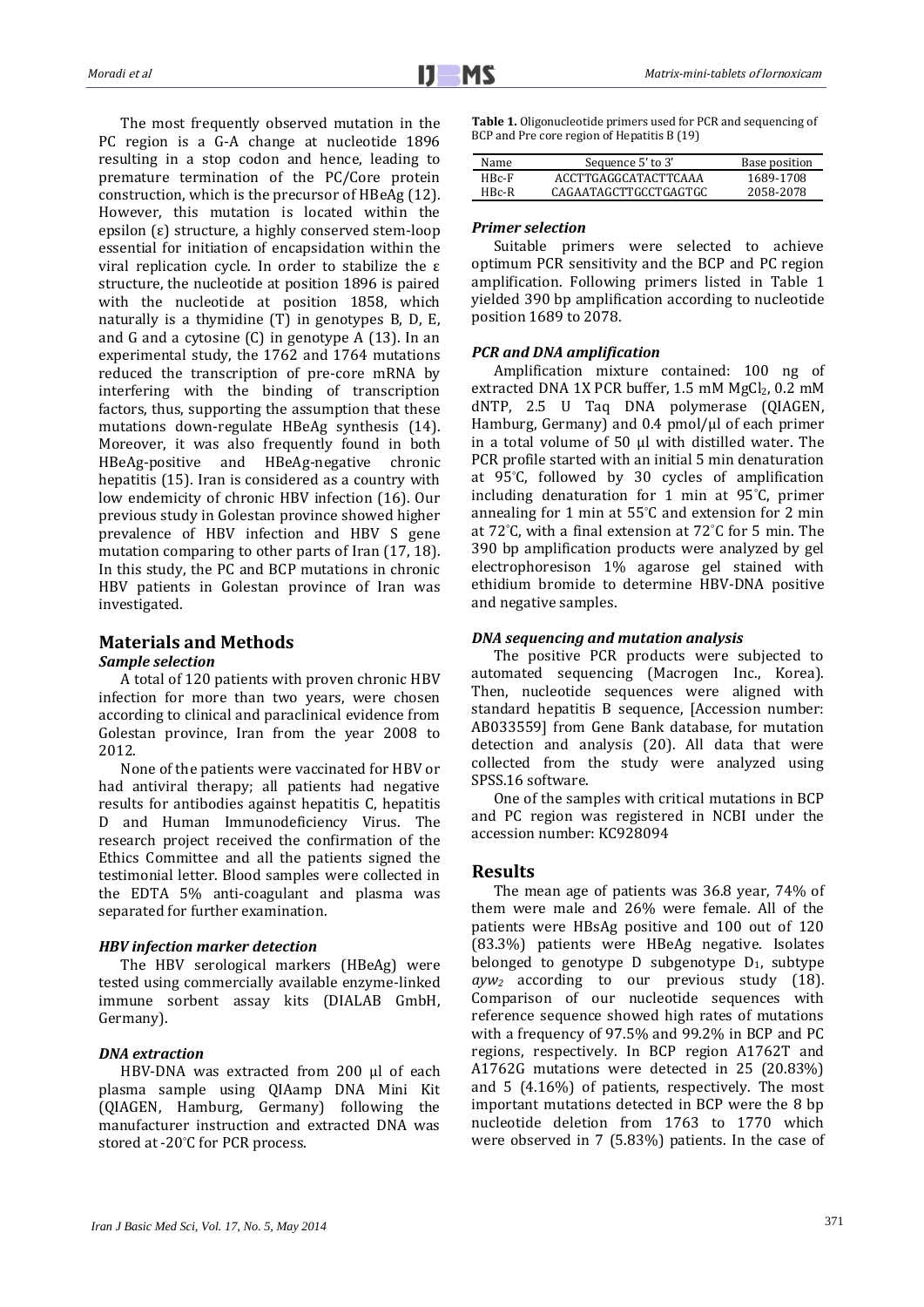

**Table 2.** Frequency and position of point mutations in pre-core (PC) and basal-core promoter (BCP) of HBV

|                    |                                        | <b>HBV</b> PCregion                                                                                                   | <b>BCP</b> region |                                                                                                              |                                                                                                                        |  |
|--------------------|----------------------------------------|-----------------------------------------------------------------------------------------------------------------------|-------------------|--------------------------------------------------------------------------------------------------------------|------------------------------------------------------------------------------------------------------------------------|--|
| No. (%)            | Frequency of<br>point mutation         | position                                                                                                              | No. (%)           | Frequency of<br>point mutation                                                                               | position                                                                                                               |  |
| 49 (40/83%)        | $\mathfrak{2}$                         | A64S, D69E                                                                                                            | 5(4/16)           |                                                                                                              | C148W, R128D, L141W, C137G, V131L                                                                                      |  |
| 21(17/5%)          | 3                                      | G29D.A64S, D69E.<br>C12stop, P15A, E37Q, A87P, Q2E,<br>W28stop                                                        | 4(3/33)           | $\overline{2}$                                                                                               | V142G, N149G, L134G, L141W,<br>E122G, V131L, K140F, V142G                                                              |  |
| 20 (16/66%)        | $\overline{4}$                         | S13T, V17I, Q2stop, A64S, Y67F, D69E,<br>G29D, M1L, Q2R, W28stop,<br>P79A, T41S, , I32L, S50H, Q86K, A87P             | 9(7/5)            | 3                                                                                                            | C137G,L141W,C143stop,<br>K130E, V133L, L134W, K140F,<br>W120G, V131L, E126C, I127S, R128S,<br>W120G,E121R,E122S, L123V |  |
| $14(11/66\%)$      | 5                                      | M1L, S13T, V17I, W28stop, A64S,<br>D69E, T41S, S78T, Y67F, G29D,<br>A87P, S50A, V56L, L60Q, E72K, P79A,<br>S78T, V42L | 6(5)              | 4                                                                                                            | W120D,E121G,E122R,L123V,<br>C137G, K140F, L141W, N149D,<br>R128G, V131L, I127L, K130M.,<br>D119A, V142G                |  |
| 5(4/16%)           | 6                                      | G29D, V42L, A64S, D69E, A87P, M1L,<br>Y67F, P74Q, G29D, S50Q, S78T, T41S,<br>S50T, S13T, V17I, W28stop, E37K          | 4(3/33)           | 5                                                                                                            | E122R,L123V,I127S,K130M,V131I,<br>W120stop, A146S, E125G, E126G, I127D                                                 |  |
| $\tau$<br>2(1/66%) | S13T, V17I, W28stop, S78T, A87P, T41S, | 4(3/335)                                                                                                              | 6                 | E126R, I127R, R128stop, L129V, K130M,<br>V131I, E122R, L123V,<br>K130M, V131I, A146S, E121R, E125G,<br>W120D |                                                                                                                        |  |
|                    |                                        | A64S, Y67F, D69E, O86K, A87P                                                                                          | 4(3/33)           | $\overline{7}$                                                                                               | E121G,R128D,L129stop,K130I,<br>C137E, R138W, W120D,<br>E122R,L123S,E125G,E126G,I127D,<br>L134stop                      |  |
| 101 (100%)         |                                        |                                                                                                                       | 36(100)           |                                                                                                              |                                                                                                                        |  |
|                    |                                        |                                                                                                                       |                   |                                                                                                              |                                                                                                                        |  |

mutations in PC region, G1896A was detected as the most prevalent mutation in 44 (36.66%) patients leading creation of stop codon at the 28th amino acid of PC region in 39 (32.50%) of patients which 41 (93.18%) of them were HBeAg negative. Frame shift mutation was found in 78 patients (65%) in BCP region, but this rate of mutation in PC region was seen only in 8 patients (6.6%).

#### *HBeAg positivity and BCP and PC mutations*

Our results showed that among 31 cases with A1762T and 44 cases with G1764A point mutations in BCP region of HBV, 24 (77.4%) and 34 (77.27%) were found in HBeAg negative patients, respectively. In the case of mutations in PC region, G1896A was detected as the most prevalent mutation in 44 patients from which 41 (93.18%) were HBeAg negative (Table 2).

#### *Point mutations in basal-core promoter (BCP) region*

Our findings demonstrated the occurrence of 59 point mutations including 21 (35.6%) cases as missense mutation (with amino acid altering) and 38 (64.4%) cases as silent mutation (without amino acid altering) in BCP region. These mutations occurred in area of BCP which have overlap with X region of HBV (HBx). Distribution of single, double, triple, quadruple, and more than quadruple point mutations in the BCP region were 5 (4.2%), 4 (3.3%), 9 (7.5%), 6 (5%) and 8 (6.7), respectively. Mutations at T1753G and T1753C of BCP region were seen in 10 (8.33%) and 12 (10%) cases, respectively, which caused I127C amino acid mutation in 27 (22.5%) of patients. A1762T and A1762G mutations were detected in 25 (20.83%) and 5 (4.16%) of patients, respectively, which affected the amino acid L130M in 10 (8.33%) patients. G1764A, G1764T and G1764C substitutions were seen in 24 (20%), 16 (13.33%) and 4 (3.33%) cases, respectively, which caused V131I change in 9 (7.5%) patients (Table 3).

The most important mutations detected in BCP were the 8 bp nucleotide deletion from 1763 to 1770 which was observed in 7 (5.83%) patients. Figure 1 shows the distribution and frequency of amino acid substitutions in BCP and x region of HBV in chronic patients.

#### *Point mutations in precore (PC) region*

Among 78 point mutations in PC region, 26 (33.3%) occurred as silent mutation and 52 (66.7%) as missense mutation. In the case of point mutation distribution, 49 (40.8%), 21 (17.5%), 20 (16.66%) and 21 (17.4) cases showed double, triple, quadruple and more than quadruple mutations in the sequenced region of PC region, respectively. Substitution at G1896A was seen in 44 (36.66%) leading to the creation of stop codon in the 28th amino acid of PC region in 39 (32.50%) of patients. The most prevalent mutations in PC region atthelevel of amino acid substitution, were A64S and

|  |  | <b>Table 3.</b> The rate of basal-core promoter (BCP) and pre-core |  |  |
|--|--|--------------------------------------------------------------------|--|--|
|  |  | (PC) mutations in chronic patients and their HBeAg result          |  |  |

| Total mutation | $HBeAg-$    | $HBeAg+$    | Mutation |
|----------------|-------------|-------------|----------|
| 31(100%)       | 24 (77.4%)  | 7(22.6%)    | A1762T   |
| 44 (100%)      | 34 (77.27%) | 10(22.73%)  | G1764A   |
| 44 (100%)      | 41 (93.18%) | $3(6.82\%)$ | G1896A   |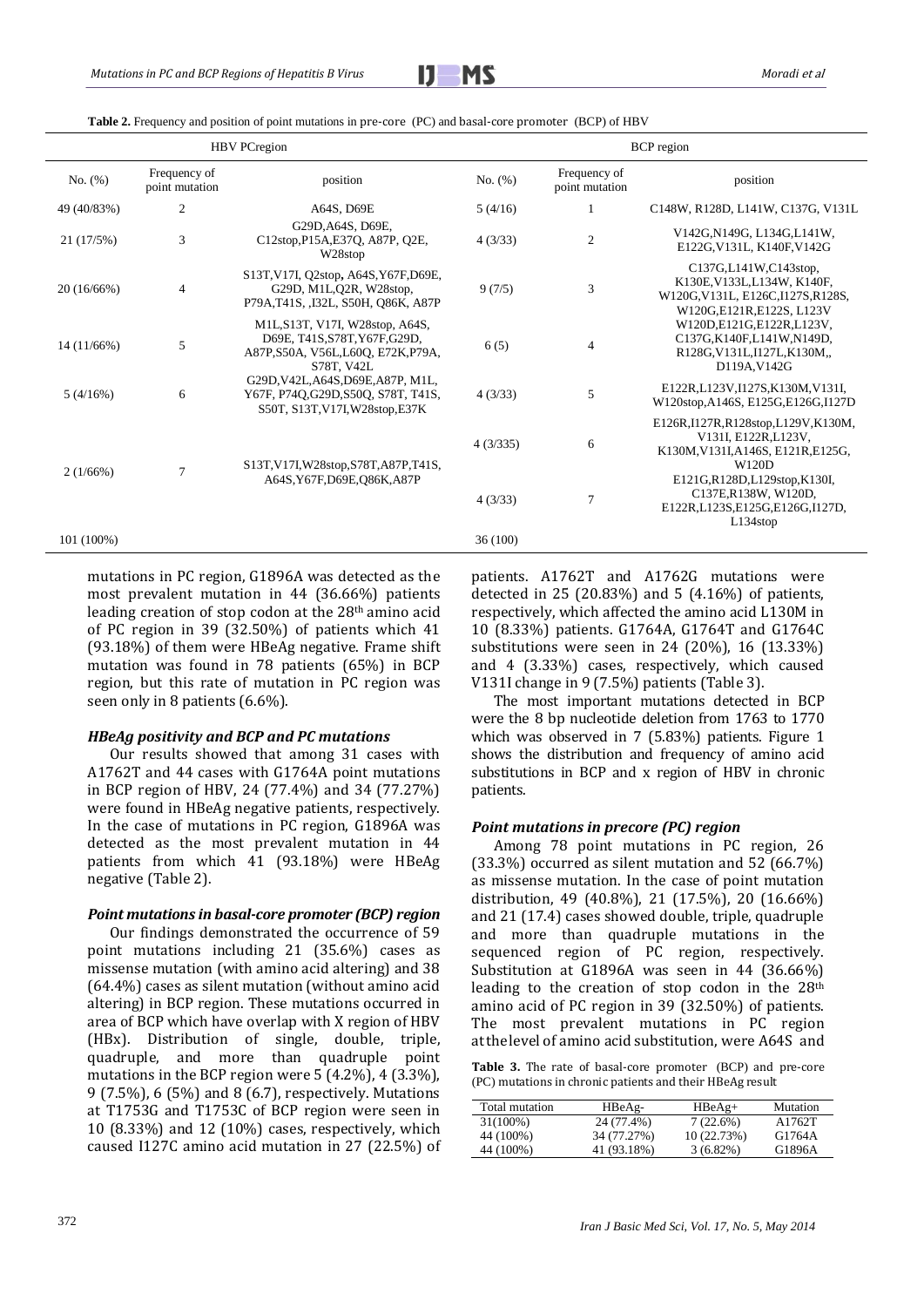

Figure 1. Frequency and distribution of amino acid substitution in X gene

D69E as they were detected in 102 (85%) and 99 (82.5%) of patients, respectively. Figure 2 illustrates the rate of mutation in different amino acids of PC region of HBV in chronic patients.

#### **Discussion**

HBV core promoter overlaps partially with HBx coding sequence, so, the nucleotide mutations in core promoter induce HBV X protein substitution (21). Since HBV genotypes are not uniformly distributed around the world, pre-core mutants also have a particular distribution, being more frequent in some regions such as Asia and the Mediterranean basin, where genotypes B, C, or D are predominant, and rarely in North America and Europe, where genotype A is commonly found (22). This study was designed to determine the BCP and CP mutations in patients infected with HBV genotype D and its distribution in HBeAg negative cases using sequencing and alignment with standard sequence.

As it was shown in the results, genotype D was dominant type of HBV in our study and overall prevalence of BCP and PC mutation was 99.2% and 97.5%, respectively. It has been shown that the genotypes, and these mutations are related to fulminant and severe hepatitis and hepatocellular carcinoma (23-26).

The high rate of mutations in PC and BCP region of HBV genotype D patients in compare with other genotypes has been reported from different studies in Brazil (22, 27, 28) and Netherland (29). In contrast with our data a report from UAE revealed low rate of mutation in precore (58.0%) and Basal Core Promoter (25.3%) regions (30).

The G1896A mutation in PC has been found to be the most common mutation in chronic HBeAg-negative patients (31). This mutation creates a stop codon that prevents translation of the pre-core protein and terminates the production of HBeAg. However, these patients continue to synthesize HBV DNA at sufficient levels to continuously damage liver and progress toward cirrhosis (32). Median prevalence of the 1896 PC mutation in HBeAg-negative adults was reported to be 50% in Asia, 92% in the Mediterranean, and 24% in America (33). The frequency of the 1896 PC mutation varies geographically and primarily depends on the genotype of HBV (34, 35). The present study showed substitution at G1896A in 44 (36.66%) patients from which, 41 (93.18%) were HBeAg negative. In



**Figure 2.** Frequency and distribution of amino acid substitution in PC region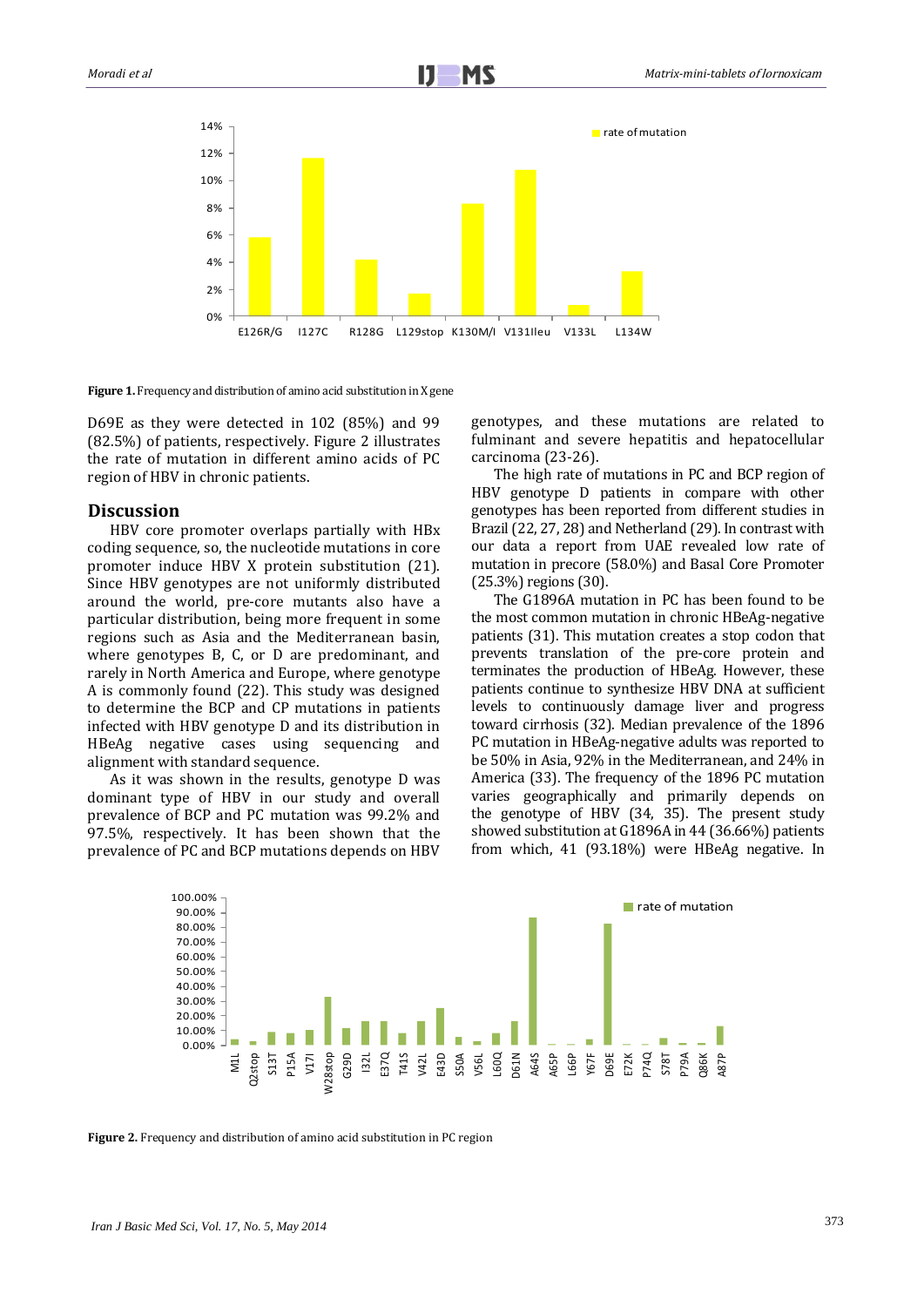agreement with our results, a study done in Brazil showed that the G1896A pre-core mutation occurred in 36% of Brazilian patients with chronic hepatitis B, among which, 58.6% were HBeAg-negative (36). Higher rate (95.3%) of the G1896A mutation was also reported in the HBeAg negative group (37). The *e* antigen is an important target for cell-mediated and antibody-mediated immune responses, so that the inhibition of *e* antigen production by pre-core mutants may help the virus to evade the host immune response (38). Hence, the occurrence of the pre-core mutation seems to be a strategy of viral selection secondary to the immunological pressure against HBV (39). In contrast with our results the study from Sweden determined that none of six genotype D isolates showed the PC stop codon mutation at nt 1896 during 17 month follow-up of after anti HBe seroconversion (40).

The most common BCP mutation is the double A1762T and G1764A nucleotide exchange, which results in a decrease of up to 70% of HBeAg expression (41). These mutations reduced the transcription of pre-core mRNA by interfering with the binding of transcription factors, thus, supporting the assumption that these mutations down-regulate HBeAg synthesis (42). Results of present research showed both BCP mutations at A1762T (36.66%) and G1764A (25%) of patients and 19.16% showed A1762T/G1764A double mutations from which 24 (77.4%) and 34 (77.27%) were seen in HBeAg negative patients, respectively. These are in agreement with a study from China which reported that the rate of T1762/A1764 mutation was 35% in genotype D of hepatitis B (43). A total of 77.3% HBeAg negative mutants of A1762T and G1764A in the present study corresponds to the Poovorawan study that shows paired mutations from A to T at nucleotide 1762 and from G to A at nucleotide 1764, in 75% of HBeAg-negative patients (43). Changing the core promoter from T1762A to G1764A not only has a bearing on the HBeAg anti-HBe phenotype, but also will affect the function(s) of the X protein. These nucleotide changes cause K130M and V131I conversions. The wild-type sequence is part of a region which confers a serine protease inhibitor function of the x protein (44), which has been suggested to play an important role in transcriptional transactivation activity (45).

Present study showed accompaniment of mutation at G1896A in 44 (36.66%) patients, A1762T, G1764A in 36.66% and 25% of patients infected with genotype D HBV respectively, that is similar to a recent report from Iran (46), as well as a study from Thailand (47). In agreement with our results, a study from Germany which was done on HBeAg negative chronic hepatitis B patients, showed that the overall prevalence of the precore stop codon mutant and basal core promoter mutant was 46% and 59%, respectively. Genotype A and D are the major strains in Germany (48). It has been also determined in China that 38% of the HBeAg-negative patients harbored the pre-core stop codon (G1896A), 42% had the BCP mutation of A1762T/G1764A, while 12% had both the BCP double mutation and the PCG1896A mutation after HBeAg seroconversion (49). Similar results have been observed in Thailand (50). Lower rate of mutation in pre-core (58.0%) and basal core promotor (25.3%) regions were reported from the UAE in which 94.3% of patients were HBeAg-negative (30).

The 8bp deletion mutation in nucleotide1763- 1770 was observed in 7 (5.8%) of HBeAg negative patients. This mutation has been reported by Moriyama *et al* (51). This 8 bp deletion was shown by Unchida *et al* (52) and Kohno *et al* (53) at 1770- 1777 and 1768-1775, respectively. It is suggested that these mutations create a C-terminally truncated X protein, and probably mutation of the enhancer II/core promoter element (52).The reduction of HBeAg is due to both the reduced pre-core promoter activity and the defect in HBx (53).

Deletions in core promoter (CP) region have been found in patients with chronic hepatitis B, in asymptomatic carriers, anti-HBe positive infection and HCC (54-56). The core promoter deletion mutant is characterized alone by low-level viremia (57). Most CP deletions are around 18bp to 21bp and have been found to be in BCP region. We did not see any mutation in our patients. These deletions usually involve the first and second AT rich regions and overlap some transcription factor binding sites; therefore, these mutations may affect the expression and function of HBx protein, and mostly result in a frame shift and truncation of the HBx at its C-terminal end which is essential for transactivating activity (57).

Amino acid substitutions in the core gene at amino acid 64 and 69 were much more common in anti-HBe positive samples with the pre-core stop-codon mutation. Most of reports show low rate of mutation at these positions (58). However, we have shown high rate amino acid substitution as it was observed in 102 (85%) and 99 (82.5%) patients at A64S and D69E, respectively.

The results of this study indicate that the average rate of stop codon mutations in PC and double mutations in BCP in Golestan province of Iran were similar to the other reports from Iran (43) and other countries (22, 27, 28, 59). These mutations were specially found in HBeAg negative patients, as shown in the results of this study, which may help HBV to expand its viral proteins, and promote cancer development.

## **Conclusion**

The average rate of stop codon mutations in PC and double mutations in BCP in Golestan province of Iran were similar to the reports from Iran and other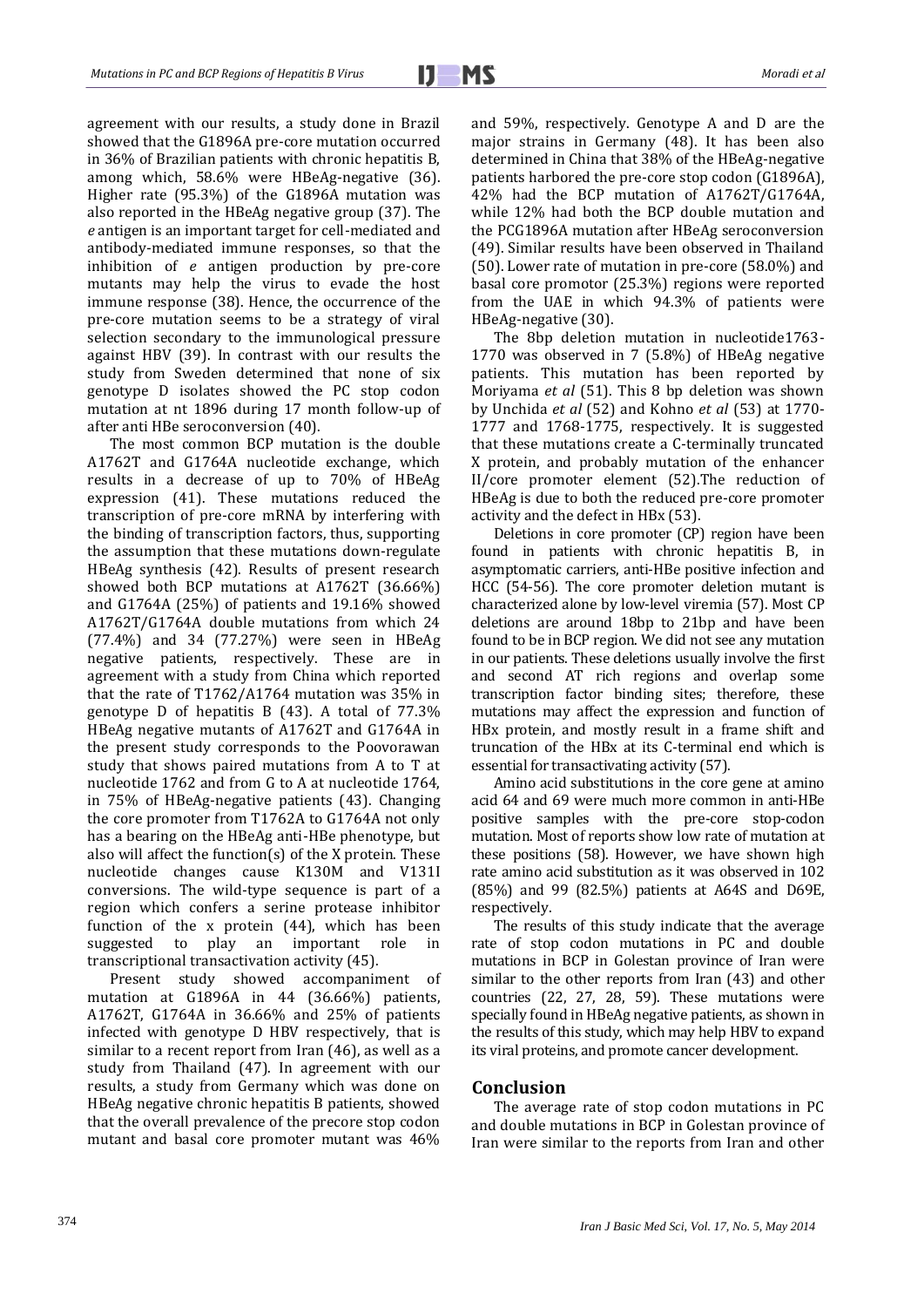countries. These mutations were specially found in HBeAg negative patients. X gene protein was found to display various types of biological activities, but its specific role of wild and mutant forms in the pathogenesis of liver cancer has yet to be elucidated. The clinical and virological significance of PC and BCP mutations are yet to be fully understood, Further studies are necessary to elucidate the exact role of these mutations in the clinical course of HBV infection.

## **Acknowledgment**

The study was supported by Golestan University of Medical Sciences, Golestan, Iran.

## **References**

1. Kao JH, Chen DS. Global control of hepatitis B virus infection. Lancet Infect Dis 2002; 2:395–403.

2. Chen BF*.* Clinical significance of the hepatitis B Virus Pre-S deletion, Fu-Jen. J Med 2010; 8:85-95.

3. Hunt CM, Mc Gill JM, Allen MI, Condreay LD. Clinical relevance of hepatitis B viral mutations. Hepatology 2000; 31:1037–1044.

4. Abd El, Monem E, Fawzy A, Ghaleb FM, El Taher S, Abeer M Abo , Al Ela, Farag MA. The relationship between hepatitis B Virus-X Gene, P53 gene mutation and hepatocellular carcinoma in HBs Ag negative patients with and without HCV infection. Aust J Basic & Appl Sci; 2010; 4:79-88.

5. Rossner MT. Review: hepatitis B virus X-gene product: a promiscuoustranscriptional activator. J Med Virol 1992; 36:101–17.

6. Madden CR, Slagle BL. Stimulation of cellular proliferation by hepatitisB virus X protein. Dis Markers 2001; 17:153–157.

7. Kramvis A, Kew MC. The core promoter of hepatitis B virus. J Viral Hepat 1999; 6:415-427.

8. Leo´n B, Taylor L, Vargas M, Luftig RB, Albertazzi F, Herrero L, *et al.* HBx M130 K and V131I (T-A) mutations in HBV genotype F during a follow-up study in chronic carriers. Virol J 2005; 2:60.

9. Rodriguez-Frias F, Buti M, Jardi R, Cotrina M, Viladomiu L, Esteban R, *et al.* Hepatitis B virus infection: precore mutants and its relation toviral genotypes and core mutations**.** Hepatology1995; 22:1641-1647.

10. Grandjacques C, Pradat P, Stuyver L, Chevallier M, Chevallier P, Pichoud C, *et al*. Rapid detection of genotypes andmutations in the pre-core promoter and the pre-core region ofhepatitis B virus genome: correlation with viral persistence and disease severity**.** J Hepatol 2000; 33:430-439.

11. Hunt CM, McGill JM, Allen MI, Condreay LD. Clinical relevance ofhepatitis B viral mutations. Hepatology 2000; 31:1037–1044.

12. Lee WM. Hepatitis B virus infection. N Engl J Med 1997; 337:1733-1745.

13. Tacke F, Gehrke Ch, Luedde T, Heim A, Manns MP, Trautwein Ch. Lamivudine-resistant mutantsEnhance replication eficacy of mutations in the hepatitis B virus genome basal core promoter and precore. J Virol 2004; 78:8524.

14. Buckwold VE, Xu Z, Chen M, Yen TS, Ou JH *.* Effects of a naturallyoccuring mutation in the hepatitis B virus basal corepromoter on the precore gene expression and viralreplication. J Virol 1996; 70:5845-5851.

15. Takahashi K, Aoyama K, Ohno N, Iwata K, Akahane Y, Baba K, et al. The precore/corepromoter mutant (T1762 A 1764) of hepatitis B virus:clinical significance and easy method for detection. J Gen Virol 1995; 76:3159-3164.

16. AlavianSM, FallahianF, Bagheri-LankaraniK. The changingepidemiology of viral hepatitis B in Iran. J Gastrointestin Liver Dis 2007; 16:403–406.

17. Roshandel Gh, Semnani Sh, Keshtkar A, Joshaghani H, Moradi A, Khodaberdi K, *et al*. Seroprevalence of hepatitis B virus and itscoinfection with hepatitis D and hepatitis C in Iranian adultpopulation. Indian J Med Sci 2007; 61:263–268.

18. Moradi A, Zhand S, Ghaemi A, Javid N, Tabarraei A. Mutations in the S gene region of hepatitis B virus genotype D in Golestan Province-Iran.Virus Genes 2012; 44:382–387.

19. Park YM, Kim BS, Tabor E. Precore codon 28 stop mutation in hepatitis B virus from patients with hepatocellular carcinoma. Korean J Inter Med 1997; 2:201-207.

20. Okamoto H, Tsuda F, Sakugawa H, Sastrosoewignjo RI, Imai M, Miyakawa Y, *et al*. Typing hepatitis B virus by homology in nucleotidesequence: comparison of surface antigen subtypes. J Gen Virol 1988; 69:2575–2583.

21. Yuh CH, Chang YL, Ting LP. Transcriptional regulation of precore and pregenomic RNAs of hepatitis B virus. J Virol 1992; 66:4073-4084.

22. Sitnik R, Pinho JRR, Bertolini DA, Bernardini AP, Silva LC, Carrilho FJ. Hepatitis B virus genotypes and precore and core mutants in Brazilian patients. J Clin Microbiol 2004; 42:2455-2460.

23. Kao JH, Chen PJ, Lai MY, Chen DS. Hepatitis B genotypes correlate with clinical outcomes in patients with chronic hepatitis B. Gastroenterology 2000; 118:554-559.

24. Sanchez-Tapias JM, Costa J, Mas A, Bruguera M, Rodés J.Influence of hepatitis B virus genotypes on the long term outcome of chronic hepatitis B in Western patients. Gastroenterology 2002; 123:1848- 1856.

25. Omata M, Ehata T, Yokosuka O, Hosoda K, Ohto M. Mutations in the precore region of hepatitis B virus DNA in patients with fulminant and severe hepatitis. N Engl J Med 1991; 324:1699-1704.

26. Victoria FD, Oliveira MC, Victoria MB, Victoria CB, Ferreira LC. Characterization of HBeAg-negative chronic hepatitis B in western Brazilian Amazonia. Braz J Infect Dis 2008; 12:27-37.

27. Compri AP, Miura I, Porta G, Lemos MF, Saraceni CP, Moreira R C. Hepatitis B virus infection in children, adolescents, and their relatives: genotype distribution and precore and core gene mutations. Rev Soc Bras Med Trop 2012; 45:301-304.

28. Castro L, Niel C, Gomes SA. Low frequency of mutations in the core promoterandprecore regions of hepatitis B virus in anti-HBe positive Brazilians carriers. BMC Microbiol 2001; 1:10-18.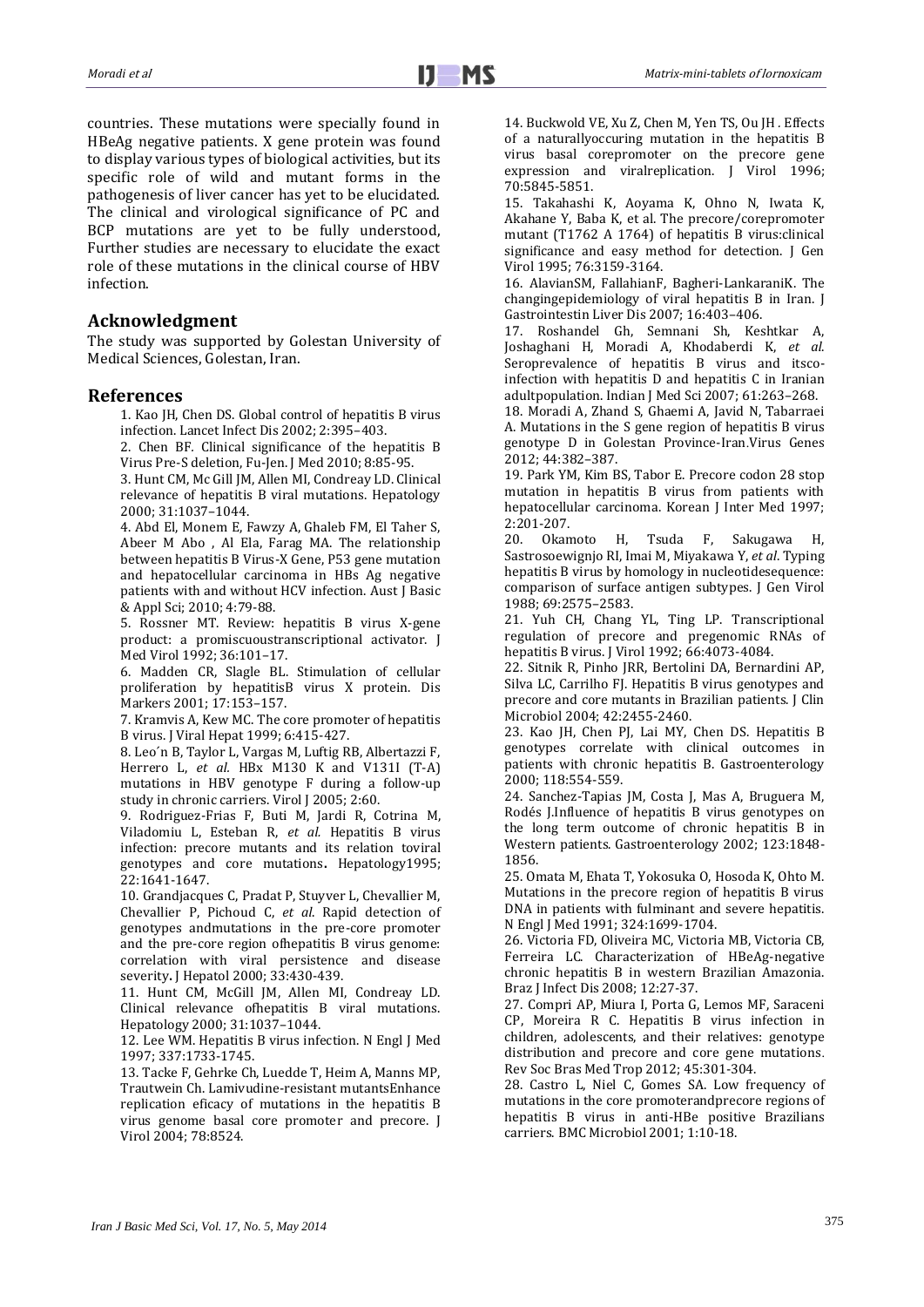29. Sonneveld MJ, Rijckborst V, Zeuzem S, Heathcote EJ, Simon K, Senturk H, *et al*. Presence of Precore and Core Promoter MutantsLimits the Probability of Response to Peginterferonin Hepatitis B e Antigen-Positive Chronic Hepatitis BHEPATOLOGY 2012; 56:67-75.

30. Alfaresi M, Elkoush A, Alshehhi H, Alzaabi A, Islam A. Hepatitis B virus genotypes and precore and coremutants in UAE patients. Virol J 2010; 7:160.

31. Hadziyannis SJ, Lieberman HM, Karvountzis MG, Shafritz D. Analysis of liver disease, nuclear HBcAg, viralreplication and hepatitis B virus in liver and serum of HBeAg Vs anti-HBe positive carriers of hepatitis B Virus. Hepatology 1983; 3:656-662.

32. Lok AS, Hadziyannis S, Weller IV, Karayannis P, Thomas HC. Contribution of low level HBV replication tocontinuing inflammatory activity in patients with anti-HBepositive chronic hepatitis B virus infection. Gut 1984; 25:1283-1287.

33. Funk ML, Rosenberg DM, Lok AS. World-wide epidemiology of HBeAg-negative chronic hepatitis B and associated precore and core promoter variants. J Viral Hepat 2002; 9:52–61.

34. Hadziyannis SJ, Vassilopoulos D. Hepatitis B e antigen-negative chronic hepatitis B. Hepatology 2001; 34:617–624.

35. Hunt CM, McGill JM, Allen MI, Condreay LD. Clinical relevance of hepatitis B viral mutations. Hepatology 2000; 31:1037–1044.

36. Rezende REF, Fonseca BAL, Ramalho LNZ, Zucoloto S, Pinho JRR, Bertolini DA, *et al*. Theprecore mutation is associated with severity of liver damage in Brazilian patients with chronic hepatitis B. J Clin Virol 2005; 32:53–59.

37.Grandjacques C, Pradat P, Stuyver L, Chevallier M, Chevallier P, Pichoud C, *et al.* Rapid detection of genotypes and mutations in the precore promoter and the pre-core region of hepatitis B virus genome:correlation with viral persistence and disease severity. J Hepatol 2000; 33:430–439.

38. Zuckerman AJ, Zuckerman JN. Molecular epidemiology of hepatitis B virus mutants. J Med Virol 1999; 58:193–195.

39. Hadziyannis SJ, Vassilopoulos D. Hepatitis B e antigen-negative chronic hepatitis B. Hepatology 2001; 34:617–624.

40. Blackberg J, Kidd-Ljunggren K. Genotypic differences in the hepatitis B virus core promoter and precoresequences during seroconversion from HBeAg to anti- HBe. J Med Virol 2000; 60:107-112.

41. Taghavi SA, Tabibi M, Eshraghian A, Keyvani H, Eshraghian H. Prevalence and clinical significance of hepatitis B basal core promoter and precore gene mutations in Southern Iranian patients. Hepat Mon 2010; 10:294-297.

42. Poovorawana Y, Theamboonlersa A, Jantaradsameea P, Kaew-ina N, Hirscha P, Mahachai V, *et al*. Hepatitis B virus core promotor and precore mutants in thai chronic hepatitis patients. Sci Asia 1999; 25:127-132.

43. Funk ML, Rosenberg DM, Lok AS. World-wide epidemiology of HBeAg-negative chronic hepatitis B and associated precore and core promoter variants*.* J Viral Hepat 2002; 9:52-61.

44. Dong Q, Chan HLY, Liu Z, Chan DPC, Zhang B, Chen Y, *et al*. A1762T/G1764A mutations of hepatitis B virus, associated with the increased risk of hepatocellular carcinoma, reduce basal core promoter activities. Biochem Biophys Res Commun 2008; 374:773–776.

45. Locarnini S, McMillan J, Bartholomeusz A. The hepatitis Bvirus and common mutants. Semin Liver Dis 2003; 23:5–20.

46. Tangkijvanich P, Theamboonlers A, Jantaradsamee P, Hirsch P, Mahachai V, Suwangool P, *et al*. Core promoter and precore mutants of hepatitis B virus: prevalence and clinical relevance in chronic hepatitis patients 2000 Dec; 31(4):627-35.

47. Chan HL, Hussain M, Lok AS. Different hepatitis B virus genotypes are associated with different mutations in the core promoter and precore regions during hepatitis B e antigen seroconversion. Hepatology 1999; 29:976-984.

48.Theamboonlers A, Tangkijvanich P, Jantaradsamee P, Hirsch P, Poovorawan Y. Prevalence of core promoter and precore mutants of hepatitis B virus in Thailand by RFLP and sequencing. Southeast Asian J Trop Med Public Health 1999; 30:750-755.

49.Takada S, Kaneniwa N, Tsuchida N, Koike K. Hepatitis B virus X geneexpression is activated by X protein but repressed by p53 tumor suppressorgeneproduct in the transient expression system. Virology 1996; 216:80-89.

50. Arii M, Takada S, Koike K. Identifcation of three essentialregions of hepatitis B virus X protein for trans-activating function. Oncogene 1992; 7:397-403. 51. Moriyama K. Reduced antigen production by hepatitis B virus harbouring nucleotide deletions in the overlapping X gene and precore-core promoter. J Gen Virol 1997; 78:1479-1486.

52. Uchida T, Gotoh K, Shikata T. Complete nucleotide sequences and the characteristics of two hepatitis B virus mutants causing serologically negative acute or chronic hepatitis B. J Med Virol 1995; 45:247-252.

53. Kohno K, Nishizono A, Terao H, Hiraga M, Mifune K. Reduced transcription and progeny virus production of hepatitis B virus containing an 8-bp deletion in basiccore promoter. J Med Virol 2000; 61:15-22.

54. Laskus T, Rakela J, Tong MJ, Nowicki MJ, Mosley JW, Persing DH. Naturallyoccurring hepatitis B virus mutants with deletions in the core promoter region. J Hepatol 1994; 20:837-841.

55. Fukuda R, Nguyen XT, Ishimura N, Ishihara S, Chowdhury A, Kohge N, *et al.* X gene and precore region mutations inthe hepatitis B virus genome in persons positive for antibody to hepatitis B eantigen: comparison between asymptomatic "healthy" carriers and patients withsevere chronic active hepatitis. J Infect Dis 1995; 172:1191-1197.

56. Kramvis A, Kew MC, Bukofzer S. Hepatitis B virus precore mutants in serum andliver of Southern African Blacks with hepatocellular carcinoma. J Hepatol 1998; 28:132-141.

57. Ljunggren KK, Oberg M, Kidd AH. Hepatitis B virus X gene 1751 to 1764 mutations: implications for HBeAg status and disease. J Gen Virol 1997; 78:1469-1478.